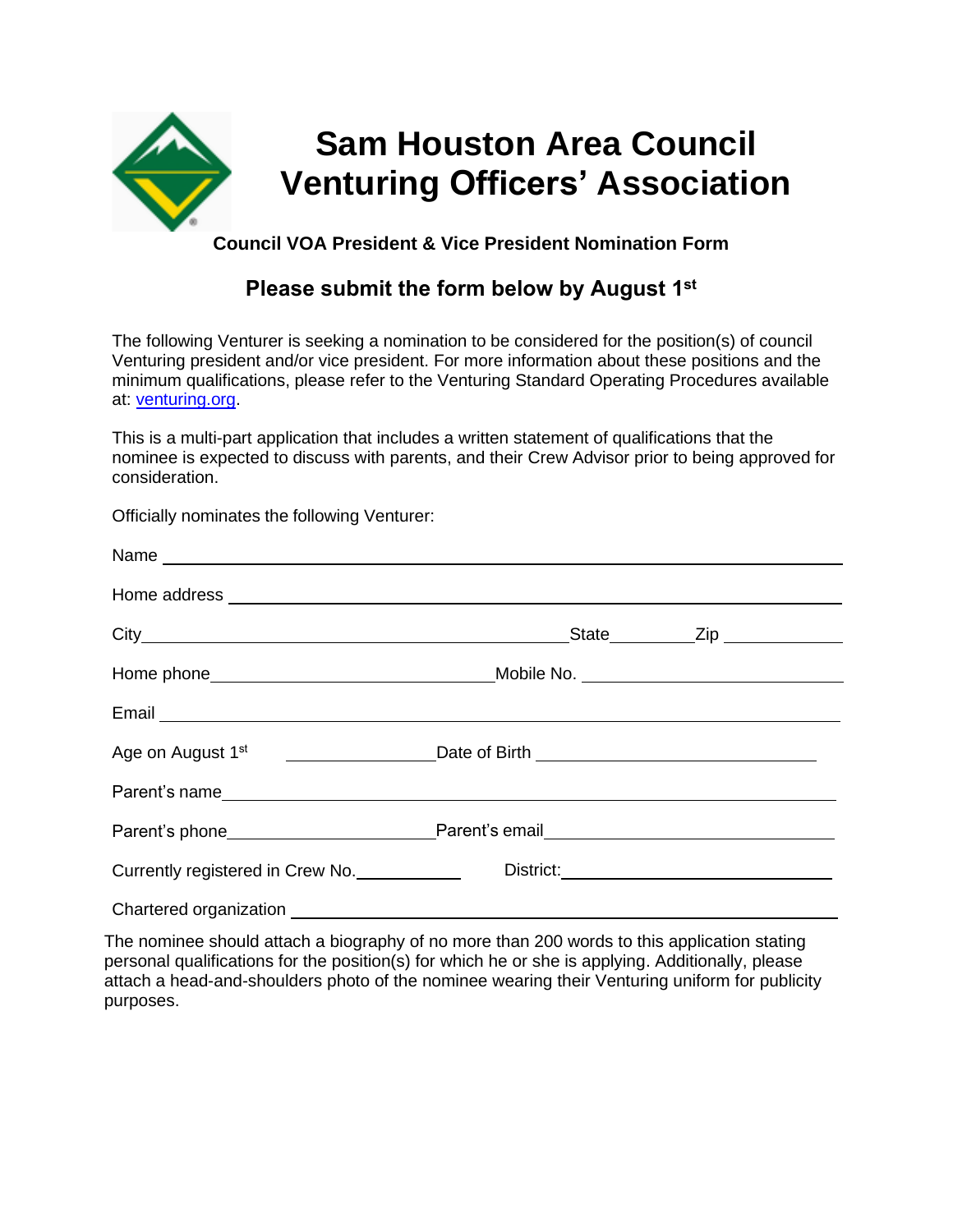Nominee Name:

The nominee's biography should include:

- 1. Experience as Crew officer, VOA officer, or other Venturing youth officer
- 2. Venturing/Scouting positions, awards, and experiences
- 3. Non-Scouting awards, recognitions, and scholarships
- 4. Leadership positions in school, clubs, sports, and other entities
- 5. A statement on present school status and college or career plans
- 6. A statement on why you want to serve and what you hope to accomplish in theposition(s) you are seeking

Nominee's agreement:

I am interested, able, and willing to serve as (may select more than 1):

[\_\_\_\_\_] President

[**\_\_\_\_]** Vice President of Administration

[  $\blacksquare$  ] Vice President of Program

[**inclear**] Vice President of Communication

I, the nominee, hereby certify that I meet the qualifications for the above-nominated position(s). Iunderstand that while I may apply for multiple positions, if selected, I can serve in only one position per year. I hereby agree to the terms outlined for the position(s) in the Venturing Standard Operating Procedures.

| Nominee's signature_ | Date |
|----------------------|------|
| Parent(s) approval   | Date |
|                      |      |

Crew Advisor's approval\* <u>Date and the Crew Advisor's approval</u>

The complete submission package must be received by the deadline listed and should be emailed to the Venturing Officer Association (VOA) Staff Advisor. Email address is available at venturing.shac.org/contacts.

\*The [Crew Advisor has read and app](mailto:Erick.Simmons@scouting.org)roves of positions that the applicant is applying for and understands the responsibilities that the applicant is willing to take on beyond the unit level.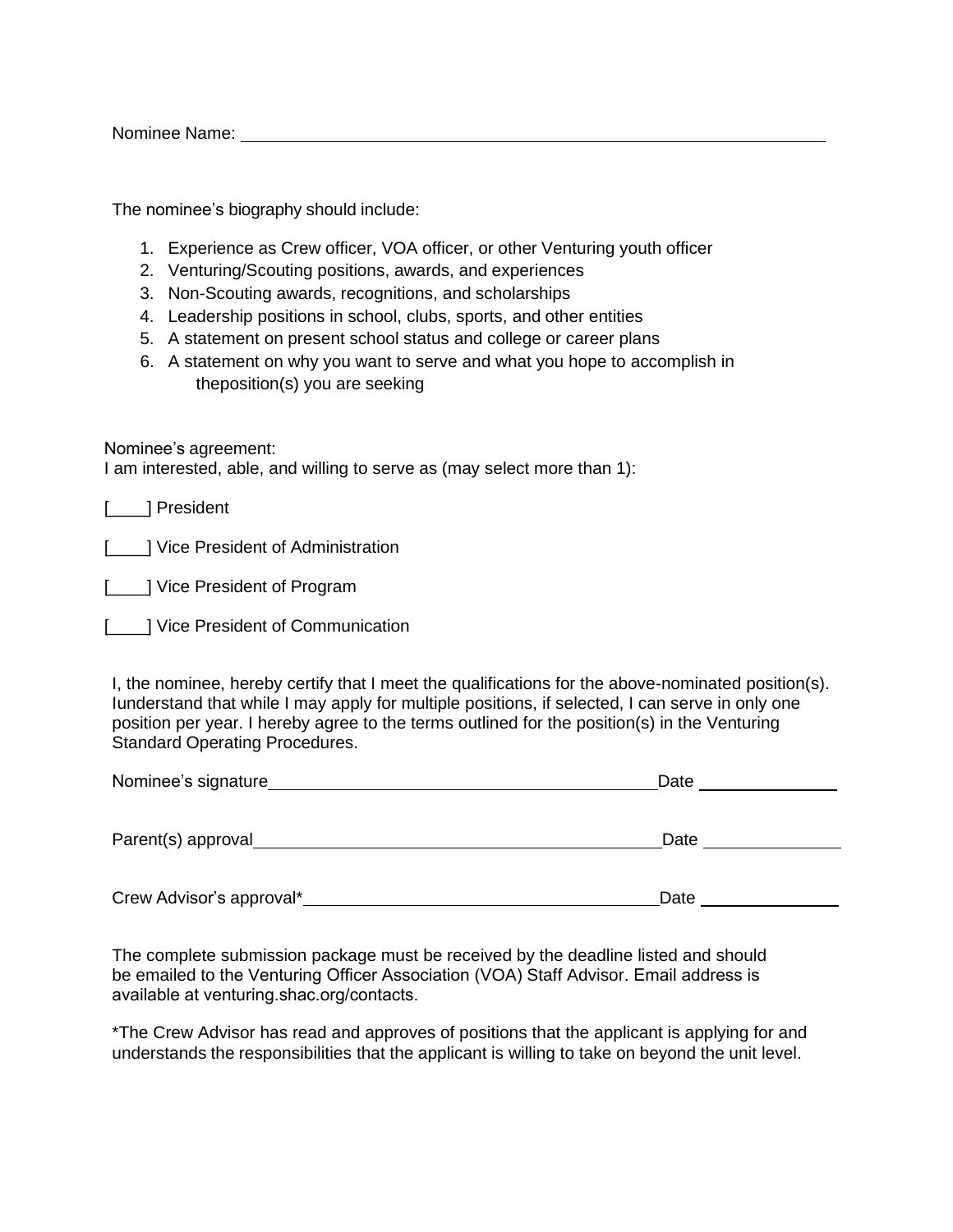# **VOA Position Descriptions**

#### President

- Works with Advisors and Staff Advisors of their own VOA and Venturing Presidents at the tiers above and below them.
- Appoints and supervises Vice Presidents, VOAliaisons, and additional optional VOA youth positions.
- Leads the youth officer selection process and interviews.
- Represents the VOA to Scouting leadership at the same tier.
- Motivates and coordinates the Vice President(s) and any other appointed VOA members in assigned tasks and conducts meetings with them as needed.
- Helps train and mentor presidents in lower tiers.
- Plans and leads regular meetings of the VOA.
- Assists VOA members with the selection of subsidiary youth members.
- Tracks all goals for the VOA and provides regular progress reports to the appropriate committees.

### Vice President of Program

- In consultation with the president, appoints and supervises subsidiary youth positions needed to perform the program functions ofthe VOA.
- Supervises activity chairs and the planning of activities (conferences, outings, summits, and other events).
- Facilitates internal training events of the VOA.
- Manages VOA finances, if required.
- Coordinates and implements innovative ideas for development.
- Performs any other duties as assigned by the President.

#### Vice President of Communications

- In consultation with the President, appoints and supervises subsidiary youth positions needed to perform the communication functions of the VOA.
- Actively studies and remains aware of the best way to communicate to Venturerson the VOA and in its jurisdiction, understanding that several methods of delivery must be utilized for maximum effectiveness.
- Ensures that the VOA web presence is being maintained, updated, and scaled appropriately for effective publication of information and collection of feedback.
- Periodically publishes a newsletter of past, current, and future events, including articles of noteworthy events and other items of interest to Venturers.
- Maintains groups, pages, blogs, calendars, message boards, etc., on the most relevant social media and social networking sites.